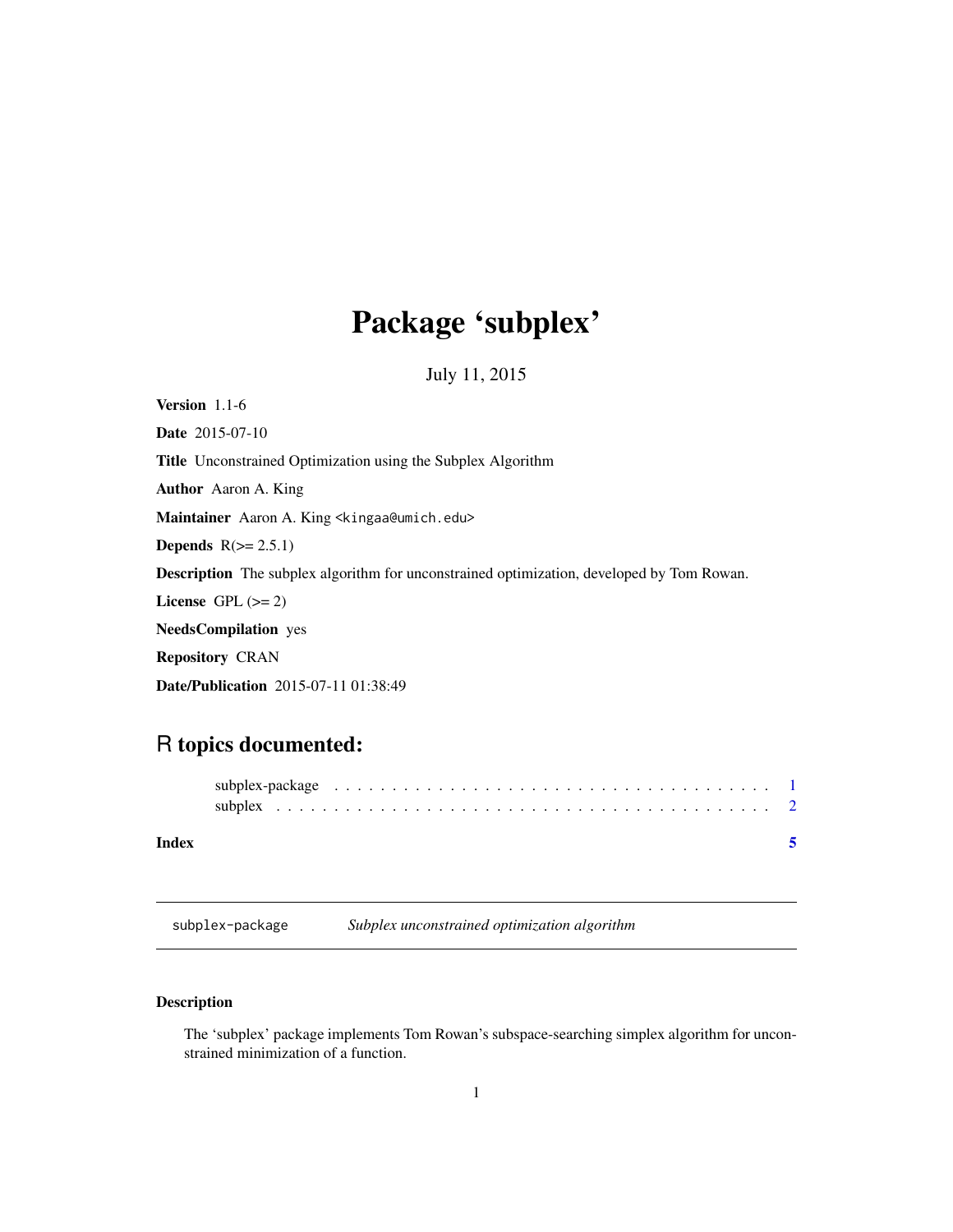#### <span id="page-1-0"></span>Details

Subplex is a subspace-searching simplex method for the unconstrained optimization of general multivariate functions. Like the Nelder-Mead simplex method it generalizes, the subplex method is well suited for optimizing noisy objective functions. The number of function evaluations required for convergence typically increases only linearly with the problem size, so for most applications the subplex method is much more efficient than the simplex method.

Subplex was written in FORTRAN by Tom Rowan (Oak Ridge National Laboratory). The FOR-TRAN source code is maintained on the netlib repository (netlib.org).

#### Author(s)

Aaron A. King (kingaa at umich dot edu)

#### References

T. Rowan, "Functional Stability Analysis of Numerical Algorithms", Ph.D. thesis, Department of Computer Sciences, University of Texas at Austin, 1990.

#### See Also

[subplex](#page-1-1), [optim](#page-0-1)

<span id="page-1-1"></span>subplex *Minimization of a function by the subplex algorithm*

#### Description

subplex minimizes a function.

#### Usage

```
subplex(par, fn, control = list(), hessian = FALSE, ...)
```
#### Arguments

| par     | Initial guess of the parameters to be optimized over.                                                                                          |
|---------|------------------------------------------------------------------------------------------------------------------------------------------------|
| fn      | The function to be minimized. Its first argument must be the vector of parame-<br>ters to be optimized over. It should return a scalar result. |
| control | A list of control parameters, consisting of some or all of the following:                                                                      |
|         | <b>reltol</b> The relative optimization tolerance for par. This must be a positive num-<br>ber. The default value is . Machine\$double.eps.    |
|         | <b>maxit</b> Maximum number of function evaluations to perform before giving up.<br>The default value is 10000.                                |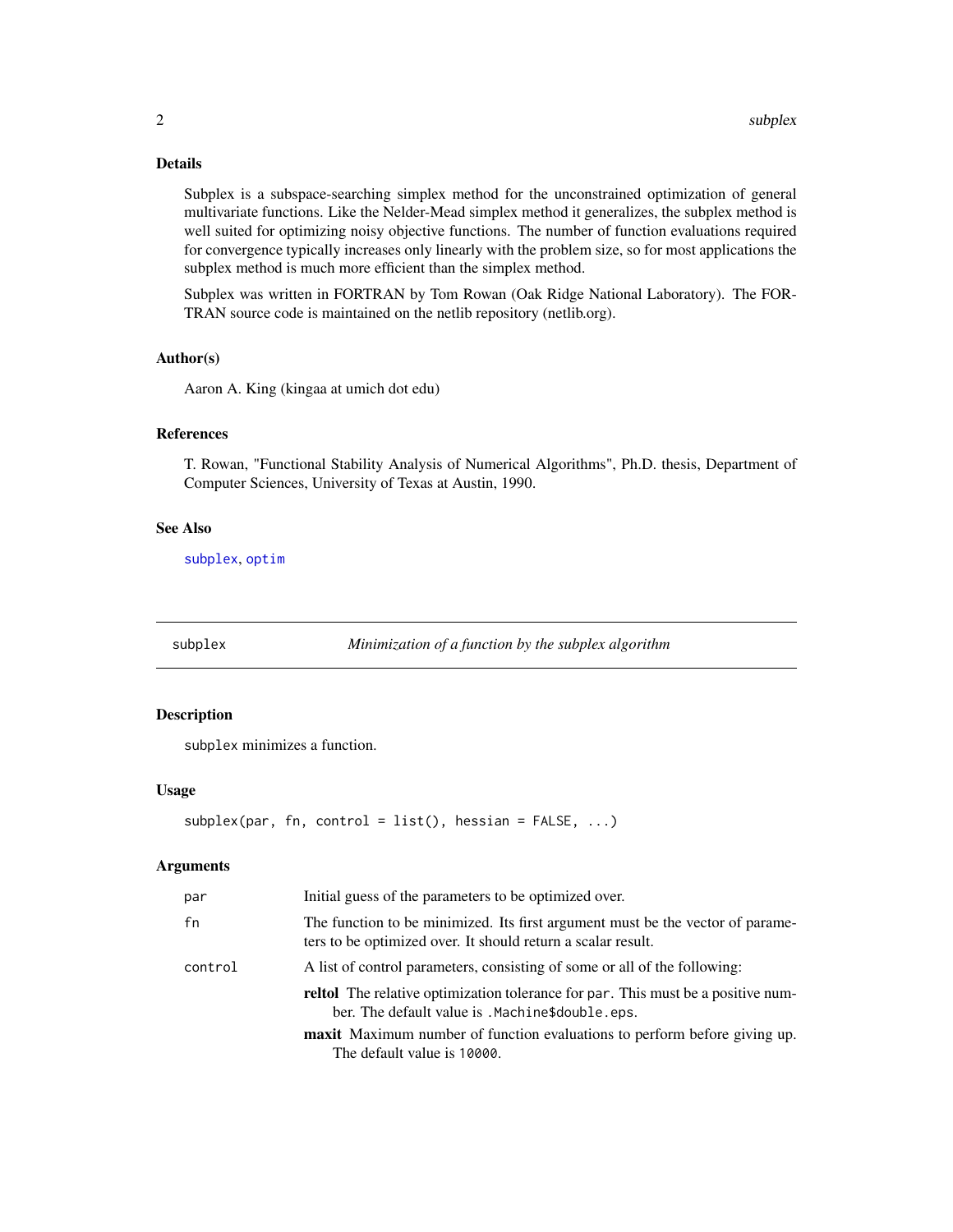#### <span id="page-2-0"></span> $subplex$   $3$

|         | <b>parscale</b> The scale and initial stepsizes for the components of par. This must<br>either be a single scalar, in which case the same scale is used for all param-<br>eters, or a vector of length equal to the length of par. The default value is |
|---------|---------------------------------------------------------------------------------------------------------------------------------------------------------------------------------------------------------------------------------------------------------|
| hessian | If hessian=TRUE, the Hessian of the objective at the estimated optimum will be<br>numerically computed.                                                                                                                                                 |
| .       | Additional arguments to be passed to the function fn.                                                                                                                                                                                                   |

#### Details

The convergence codes are as follows:

- -2 invalid input
- -1 number of function evaluations needed exceeds maxnfe
- 0 success: tolerance tol satisfied
- 1 limit of machine precision reached
- 2 fstop reached. Currently, the option to use fstop is not implemented.

For more details, see the source code.

#### Value

subplex returns a list containing the following:

| par         | Estimated parameters that minimize the function.                              |
|-------------|-------------------------------------------------------------------------------|
| value       | Minimized value of the function.                                              |
| count       | Number of function evaluations required.                                      |
| convergence | Convergence code (see Details).                                               |
| message     | A character string giving a diagnostic message from the optimizer, or 'NULL'. |
| hessian     | Hessian matrix.                                                               |

#### Author(s)

Aaron A. King <kingaa@umich.edu>

#### References

T. Rowan, "Functional Stability Analysis of Numerical Algorithms", Ph.D. thesis, Department of Computer Sciences, University of Texas at Austin, 1990.

#### See Also

[optim](#page-0-1)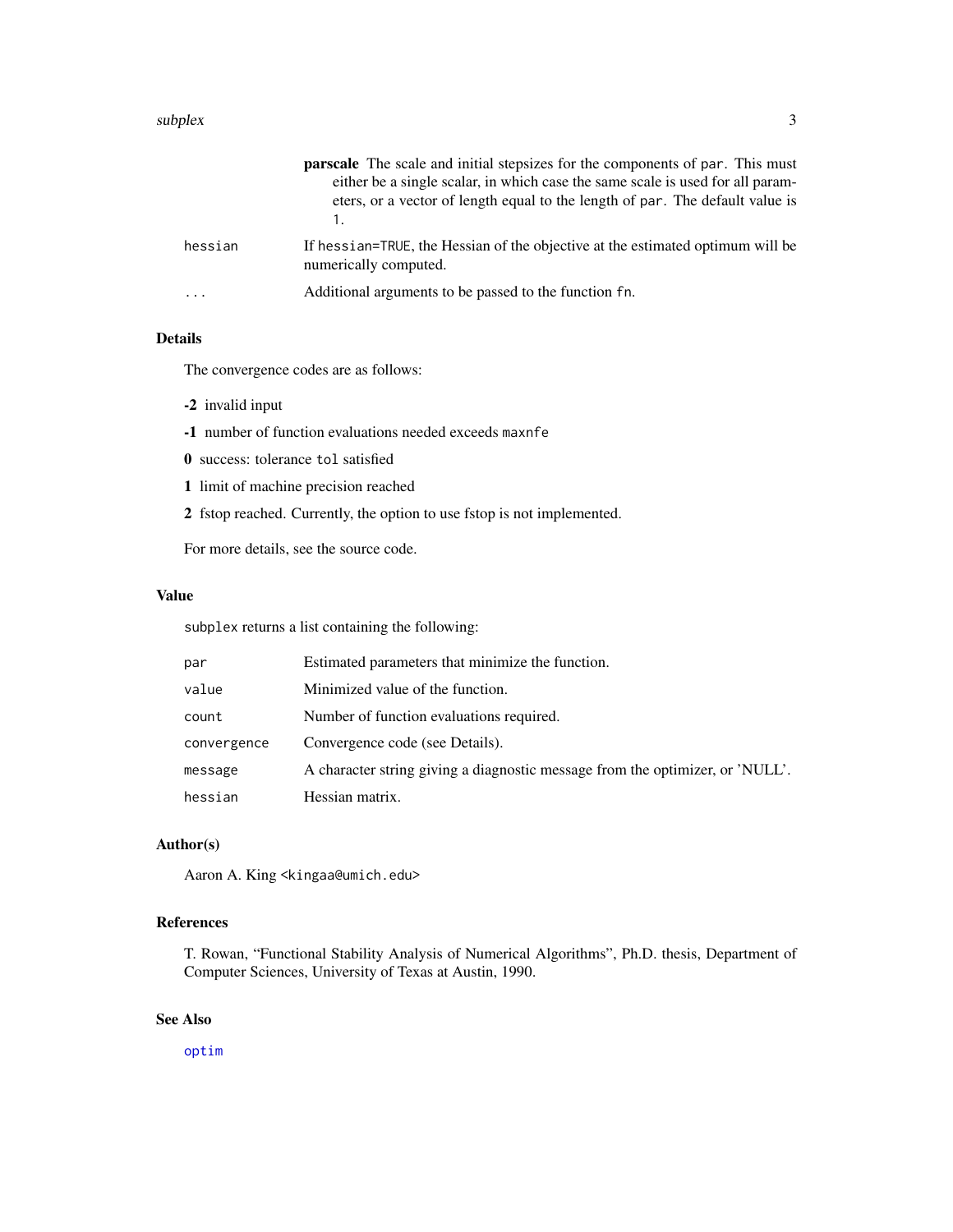#### Examples

```
rosen <- function (x) { ## Rosenbrock Banana function
 x1 \leftarrow x[1]x2 < - x[2]100*(x2-x1*x1)^2+(1-x1)^2
}
subplex(par=c(11,-33),fn=rosen)
rosen2 \leq function (x) {
  X \leftarrow matrix(x, \text{ncol=2})sum(apply(X,1,rosen))
}
subplex(par=c(-33,11,14,9,0,12),fn=rosen2,control=list(maxit=30000))
ripple <- function (x) {
 r \leftarrow \text{sqrt}(\text{sum}(x^2))1-exp(-r^2)*cos(10*r)^2
}
subplex(par=c(1),fn=ripple,hessian=TRUE)
subplex(par=c(0.1,3),fn=ripple,hessian=TRUE)
subplex(par=c(0.1,3,2),fn=ripple,hessian=TRUE)
rosen <- function (x, g = 0, h = 0) { ## Rosenbrock Banana function (using names)
 x1 \leftarrow x['a']x2 <- x['b']-h
 100*(x2-x1*x1)^2+(1-x1)^2+g
}
subplex(par=c(b=11,a=-33),fn=rosen,h=22,control=list(abstol=1e-9,parscale=5),hessian=TRUE)
```